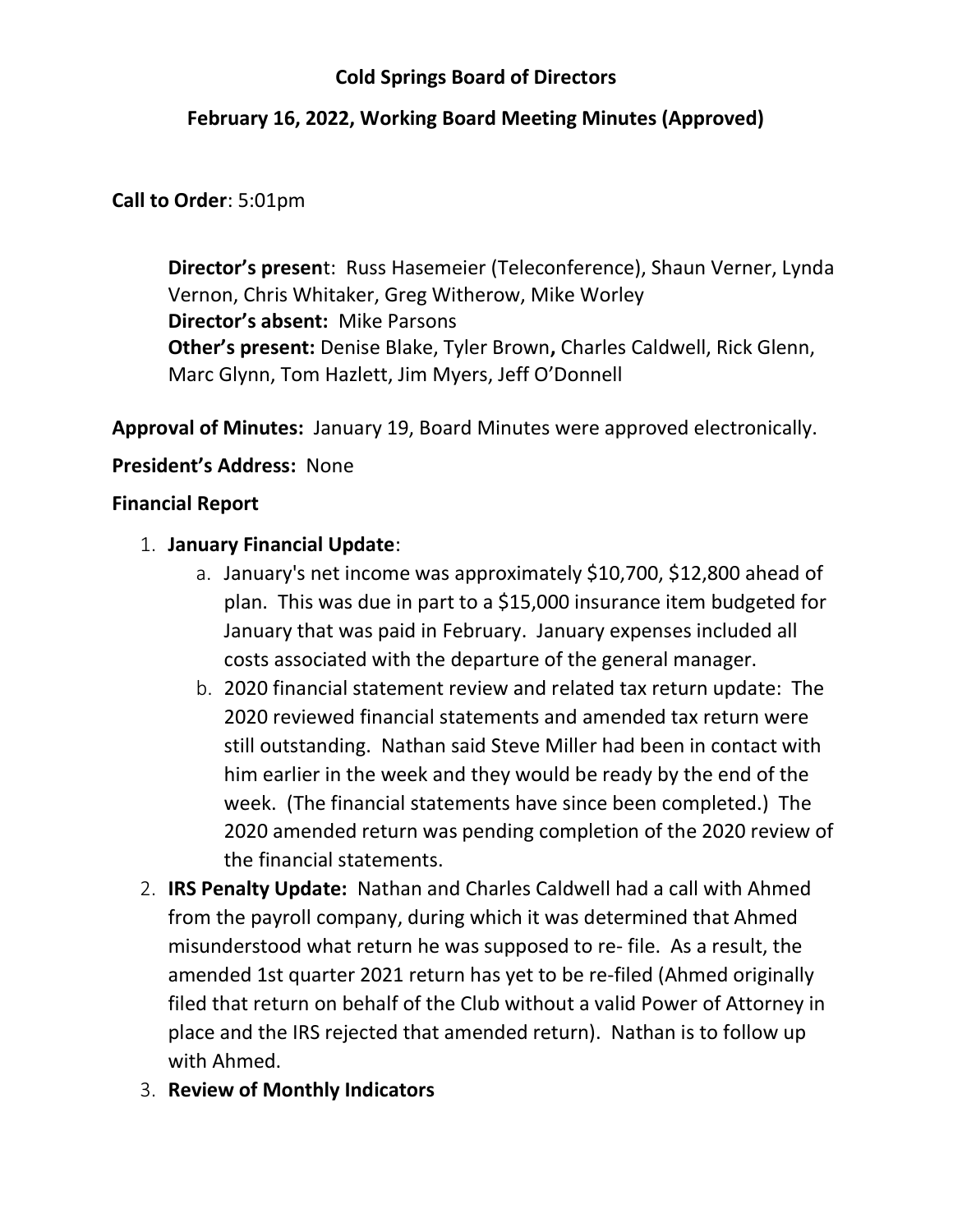- a. Historical amounts were provided for the monthly and YTD departmental totals as previously requested by Michael Parsons.
- b. Accounts receivable continues to increase. The Board reasserted that accounts that are 2 months and \$600 in arrears are to be suspended which includes loss of charging and golf privileges.
- c. The Finance Committee informed the Board they had authorized Nathan to move \$30,000 from the rainy-day fund to a separate account that could be drawn on to smooth out monthly cash flow fluctuations in the operating account. At the end of each month however, monies will be moved from the operating account back to the new account, such that the ending balance of the new account will always equal \$30,000.

# Member Correspondence: None reported.

## General Manager's Report:

1. Divine Household Services made a proposal to "Deep Clean" the clubhouse. The Board requested that the club pursue getting bids for cleaning services from Professional Cleaning companies. Russ Hasemeier will pursue bids when he returns from his trip.

# Old Business:

- 1. Senior Members ability to book tee times 2 weeks in advance: Jim Myers asked for an explanation of why the Board opened the window to two weeks for Proprietary Members to book tee times and why that Seniors were excluded. It was explained that the Board was seeking to offer incentives to members to become Proprietary Members and that the Senior Members lose no current benefits.
- 2. Solar Project Update: After a meeting with Solar Hut it was decided that there will be a possible re-Engineering of the current plan for the Solar Panel locations. This re-engineering will examine the possibility of putting the panels on the Clubhouse and Cart Barns.
- 3. Status of Private Cart Insurance: Status Open, not completed.
	- a. Audit shows that we are missing 40 cart insurance policies, Email Blast being sent out to gather this data.
- 4. Harassment Training for Club Leadership: Status Open, not completed.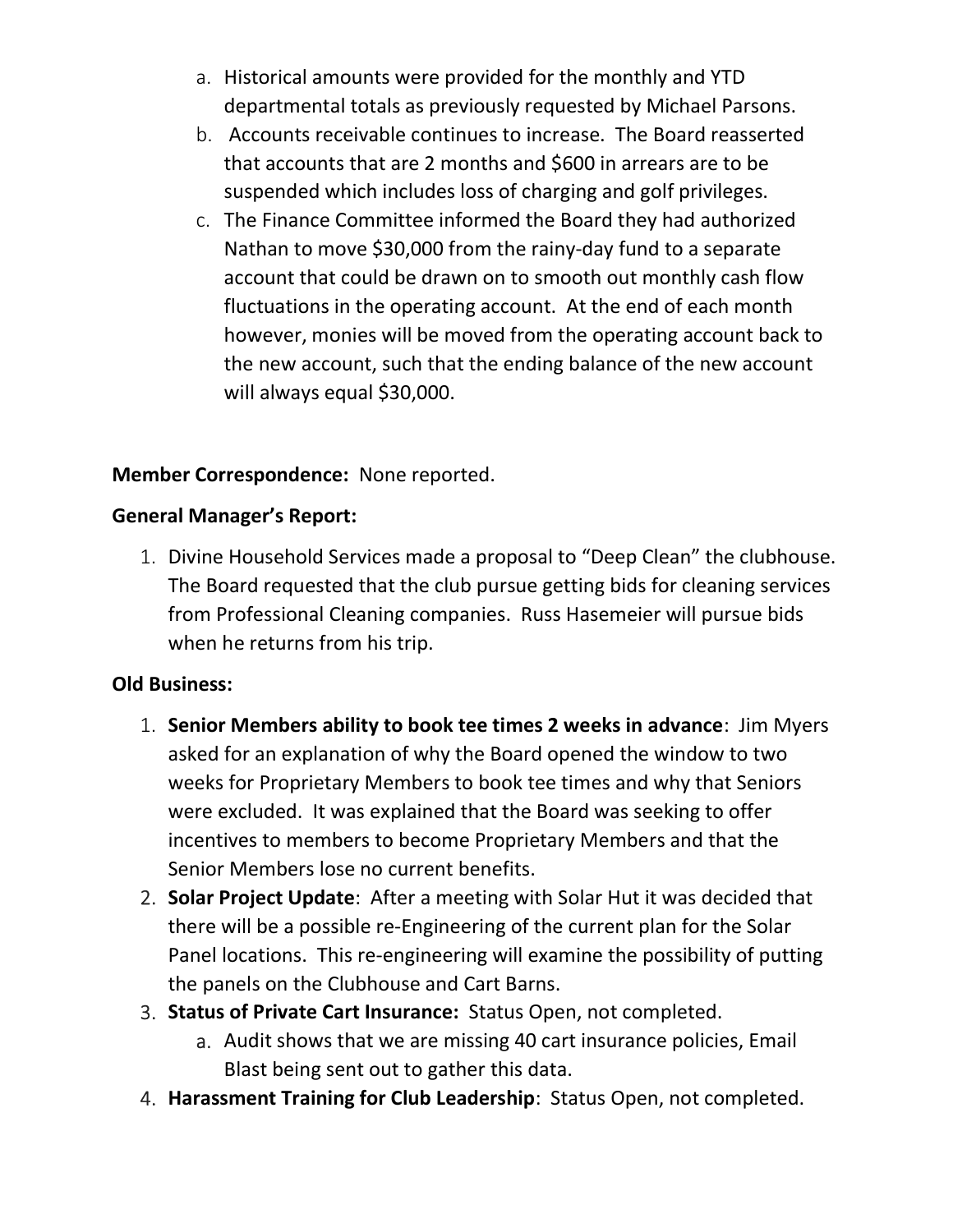- a. Was scheduled be completed by January 1.
- 5. Task list review: See Task List, this list will be folded into "Old Business in Future Publications.
- 6. Proposed Policy Changes/Additions: In process, the new payroll company is drafting a manual that can be used to create this policy.
	- a. Employees, Alcohol & Illegal Drugs proposal tabled pending review by H.R. knowledgeable individual. Nathan to have new Payroll Company perform this review.
- 7. Referral and Commissions Structure: Tabled
- 8. Non-Proprietary memberships that are terming out. Tyler Brown to contact all. Status: 2 Trial Memberships have been terminated, there are 2 remaining to be resolved. All Sunset Members have been contacted to inform them of the new pricing that the Board approved in January.
- 9. Handling of Member account disputed charges. This is an issue for members that are on Auto Pay (ACH). It was agreed that the club will process the ACH as scheduled and give credit to members on the following months bill when the dispute is resolved in their favor. Status: Done
- 10.Events Price List, Mellissa Fuentes working on recommendations for new pricing. Status: In Process
- 11. Outside Tournament Pricing, Tyler Brown addressing policy and pricing. Status: In Process
- 12. Re-key the entire club, The Board agreed to this expense. Tyler Brown is to create a tracking process for issued keys. Status: Scheduled to be completed on February 21.
- 13. Policy on Lesson percentage to the club. Status: Tabled
- 14.Current Issues with timing of paying bills and payroll, avoidance of late fees, taking advantage of discounts, transferring cash back and forth from Capitol or Rainy-Day Fund.
- 15.Driving Range Proposal is to eliminate bags and buckets of balls and to start using Range Passes. Status: In Process, owner is Daniel Spaite

# New Business:

1. GM Search: Tom Hazlett, Indeed Posting has produced 31 applications, 11 were rejected. Tom to send resumes out to Mike Worley/Charles Caldwell/Russ Hasemeier for review. The balance of the Board was also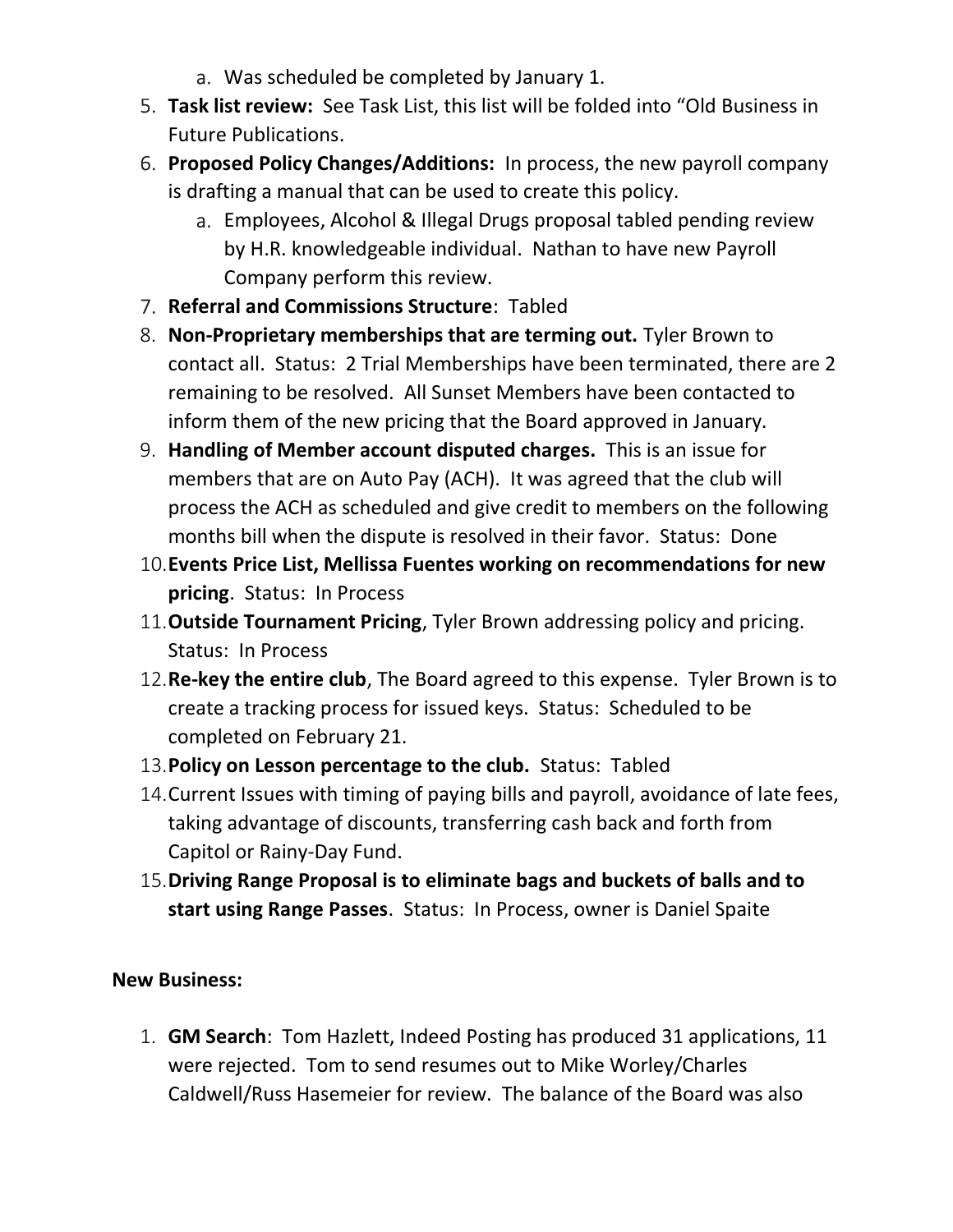copied. Position was posted with the PGA as well, expecting resumes to start coming in from this soon. Club PGA contact is Caitlyn Doyle.

Adjournment: 7:19

#### Executive Session:

### Future Board Meeting Schedule:

Wed, Mar 16, 2022: Regular Board Meeting 6:00 pm - 8:00 pm (New Board Installation). Wed, Apr 20, 2022: Working Board Meeting 5:00 pm - 7:00 pm Wed, May 18, 2022: Regular Board Meeting 5:00 pm - 7:00 pm Wed, Jun 15, 2022: Working Board Meeting 5:00 pm - 7:00 pm Wed, Jul 20, 2022: Working Board Meeting 5:00 pm - 7:00 pm Wed, Aug 17, 2022: Working Board Meeting 5:00 pm - 7:00 pm Wed, Sep 21, 2022: Annual Board Meeting 6:00 pm - 8:00 pm Wed, Oct 19, 2022: Working Board Meeting 5:00 pm - 7:00 pm Wed, Nov 16, 2022: Regular Board Meeting 5:00 pm - 7:00 pm Wed, Dec 21, 2022: Working Board Meeting 5:00 pm - 7:00 pm

Task List: This list to be merged into "Old Business in future Board Meeting Agendas.

1. Water Contingency Plan (July 21, 2021) Description: Consideration for water alternatives Status: Mike Parsons researching with the intent of producing White Paper.

#### 2. Forward Tees Upgrades (July 21, 2021)

Description: Purchase and install Ball washers, Sand Buckets and Tee holders

- Ball Washers have arrived, installation is in complete.
- Sand Buckets and Tee holders still required (Chris Mitchell) Status: waiting on sand boxes.